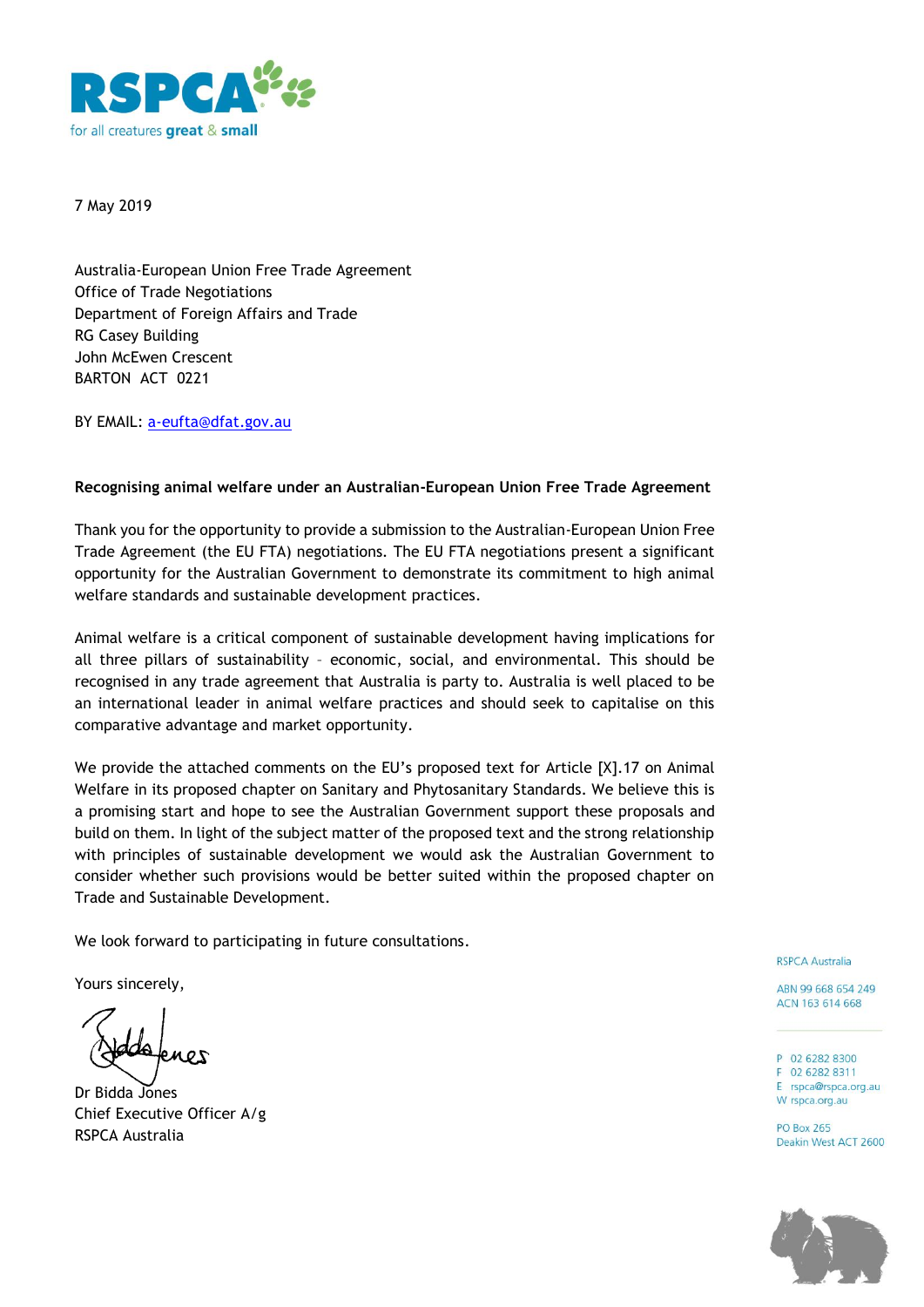

| Proposed SPS Chapter, Article X.17                                                                                                                                                                                                                                                                                                                                   | <b>RSPCA comments</b>                                                                                                                                                                                                                                                                                                                                                                                                                                                                                                                                                                                                                                                                                                                                                |
|----------------------------------------------------------------------------------------------------------------------------------------------------------------------------------------------------------------------------------------------------------------------------------------------------------------------------------------------------------------------|----------------------------------------------------------------------------------------------------------------------------------------------------------------------------------------------------------------------------------------------------------------------------------------------------------------------------------------------------------------------------------------------------------------------------------------------------------------------------------------------------------------------------------------------------------------------------------------------------------------------------------------------------------------------------------------------------------------------------------------------------------------------|
| 1. The Parties recognise that animals are sentient<br>beings. They also recognize the connection<br>between improved welfare of animals and<br>sustainable food production systems.                                                                                                                                                                                  | RSPCA strongly supports the recognition of animal<br>sentience. This is consistent with scientific evidence,<br>Australian Government policy set out in the Australian<br>Animal Welfare Strategy, and Article 13 of the Treaty<br>on the Functioning of the European Union.                                                                                                                                                                                                                                                                                                                                                                                                                                                                                         |
|                                                                                                                                                                                                                                                                                                                                                                      | We also support the recognition of animal welfare as a<br>critical component of sustainable food production<br>systems. Community attitudes to animals and their<br>welfare are evolving throughout the developed world.<br>See for example, the report Australia's Shifting<br>Mindset on Farm Animal Welfare commissioned by the<br>Department of Agriculture in 2018. The trends<br>identified therein are happening throughout the<br>developed world. Industry practices that result in poor<br>animal welfare - both physical and mental - are facing<br>increasing scrutiny. Extreme confinement systems,<br>invasive husbandry procedures, and practices that<br>expose animals to significant risk are not sustainable<br>in this climate of social change. |
| 2. The Parties undertake to cooperate in<br>international fora to promote the development of<br>the best possible animal welfare practices and<br>their implementation. In particular, the Parties<br>will cooperate to reinforce and broaden the<br>scope of the OIE animal welfare standards, as well<br>as the implementation, with a focus on farmed<br>animals. | RSPCA supports the undertaking of cooperation to<br>promote the best possible animal welfare practices in<br>international fora including the OIE.                                                                                                                                                                                                                                                                                                                                                                                                                                                                                                                                                                                                                   |
| The Parties shall exchange information<br>3.<br>expertise and experiences in the field of animal<br>welfare with the aim to align regulatory standards<br>breeding,<br>holding,<br>related<br>handling,<br>to<br>transportation and slaughter of food-producing<br>animals.                                                                                          | RSPCA supports the commitment to exchange<br>information, expertise, and experience on animal<br>welfare with the aim of aligning regulatory standards.<br>However, this paragraph should explicitly state that<br>the alignment process be undertaken with a view to<br>using the stronger of the two standards, assessed on<br>animal welfare criteria, as the baseline.                                                                                                                                                                                                                                                                                                                                                                                           |
|                                                                                                                                                                                                                                                                                                                                                                      | We also question the consistency of wording used in<br>this paragraph with that used in paragraph 4 below.<br>This paragraph uses the words "breeding, holding,<br>slaughter" while<br>handling,<br>transportation and<br>paragraph 4, relating to research cooperation, uses the<br>words "breeding and the treatment of animals on the<br>farm, during transport and at slaughter." In the<br>absence of a practical reason for this difference, we<br>recommend the drafting be amended for consistency.<br>To ensure appropriate scope and application, we                                                                                                                                                                                                       |